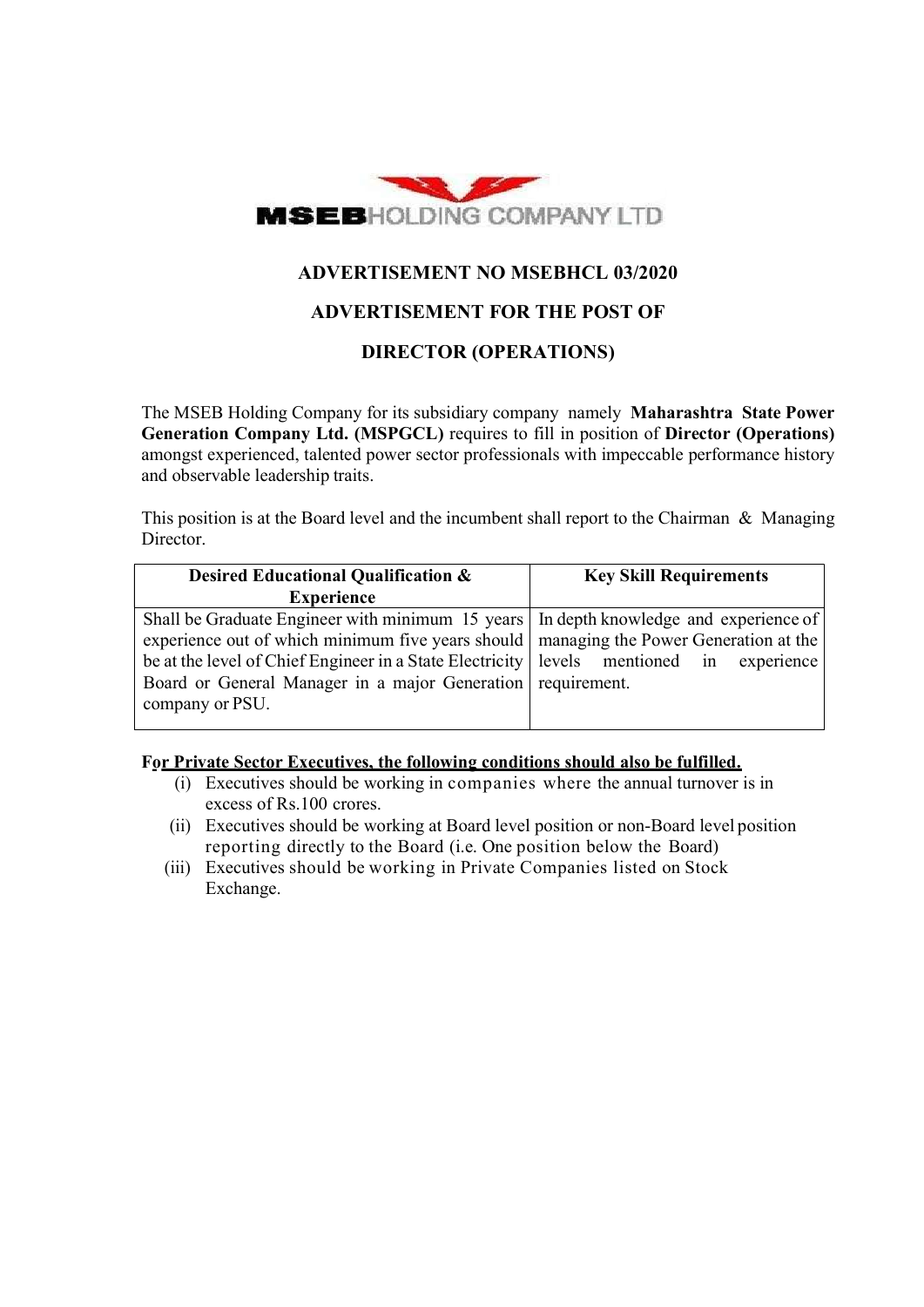#### Age limit:

Minimum age - 45 years Maximum age  $-60$  years (as on the last date of submission of application)

## Deputation:

The officers working in Central / State Government and in Central / State PSUs processing the desired qualification & experienced can be considered for selection on deputation basis. They should submit their applications through proper channel as per Format "A" & "B".

## **Skills**

Applicant should possess effective communication, analytical & problem solving skills, good employee management skills and effective leadership qualities with strong customer service orientations.

#### Compensation:

The compensation for above post shall be largely comparable to that offered by similar sized PSUs. However, the same is negotiable.

In case of candidates on deputation from Govt / PSUs, the remuneration will be in accordance with the normal rules of deputation applicable in such cases.

#### Duration:

The position is for contract / deputation of duration of 3 years with the condition of performance review at the end of each year linked with the review of contract.

### Residential Accommodation:

Unfurnished accommodation can be provided by the Company at a concessional rent subject to availability. In case accommodation is not provided, HRA at the rate applicable to the company employees shall be paid.

The details of the company, is available on the Website: www.mahagenco.in.

All interested candidates are instructed to refer the website from time to time for any changes / amendments / cancellation. No separate advertisement will be issued for any subsequent changes.

If you are the one who is looking for and interested in making a career in power sector in Maharashtra, then post your application in the prescribed format with documents at the address given below OR by sending email on msebhcl.recruitment@gmail.com on or before 18/01/2021.

#### Address for sending applications by physical means:

CGM(HR), MSEBHCL, HSBC Bank Bldg. 4th Floor, M.G. Road, Fort, Mumbai-400001. Phone :022-22608383 Please On the front side of Envelope, please write "Application for the post of Director (Operations), MSPGCL"

#### Email Address for sending applications online: msebhcl.recruitment@gmail.com

Please ensure to attach scanned copy of all the relevant documents while sending application by email. The candidate will have to show / provide original copy of the documents as and when the same will be required during the selection process.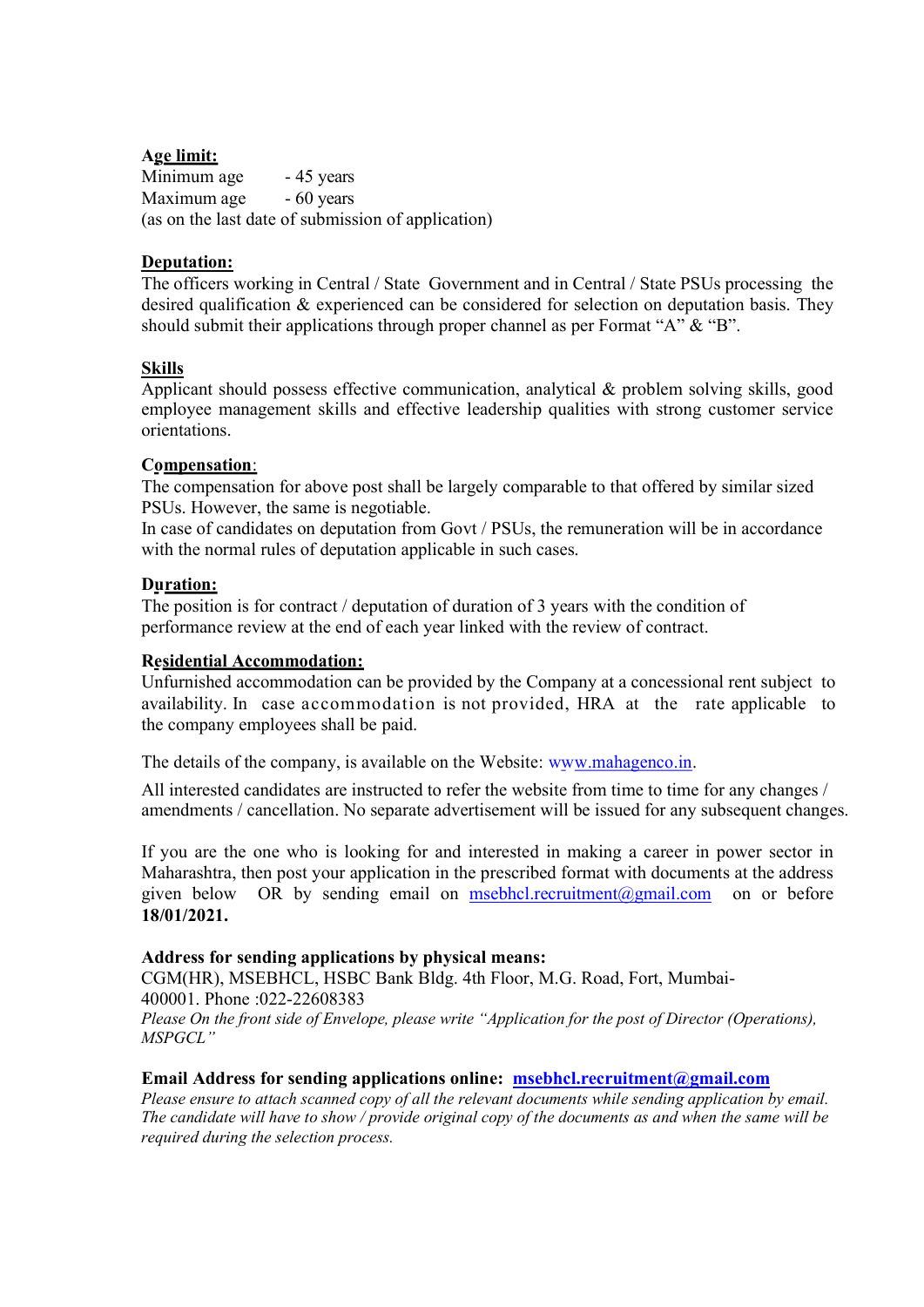## AD VERTISEMENT NO.: MSEBHCL-03/2020 FORMAT FOR THE POST OF DIRECTOR (OPERATIONS)

## PART- A

#### A) PERSONAL INFORMATION

| 1.             | Name in full                                                                                         |                 |                |                |   |                |                         |                |         |      |   |   |  |
|----------------|------------------------------------------------------------------------------------------------------|-----------------|----------------|----------------|---|----------------|-------------------------|----------------|---------|------|---|---|--|
| 2.             | Whether currently $(\vee)$                                                                           |                 |                | working        |   |                |                         |                | Retired |      |   |   |  |
| $\mathbf{3}$   | Present Designation: (In<br>case of r e t i r ed persons,<br>post held at the time of<br>retirement) |                 |                |                |   |                |                         |                |         |      |   |   |  |
| 4              | Office /Department                                                                                   |                 |                |                |   |                |                         |                |         |      |   |   |  |
| 5              | Scale of Pay                                                                                         |                 |                |                |   |                |                         |                |         |      |   |   |  |
| $\overline{6}$ | Date of Birth                                                                                        | $\overline{D}$  |                | $\overline{D}$ | ÷ | $\overline{M}$ | $\overline{\mathsf{M}}$ | $\blacksquare$ | Υ       | Υ    | Υ | Y |  |
| $\overline{7}$ | Age as on the last date<br>of submission of<br>application<br>(18/01/2021)                           |                 |                |                |   | Years          |                         | Months         |         | Days |   |   |  |
| 8              | Nationality                                                                                          |                 |                |                |   |                |                         |                |         |      |   |   |  |
| 9              | Whether belonging to<br>Backward category $(\vee)$                                                   |                 |                | Yes            |   |                |                         |                | No      |      |   |   |  |
| 10             | [SC/ST/VJ(A)/NT(B)]<br>NT(C)/NT(D)/SBC/OBC]                                                          |                 |                |                |   |                |                         |                |         |      |   |   |  |
| 11             | Full Address (Office)                                                                                |                 |                |                |   |                |                         |                |         |      |   |   |  |
|                |                                                                                                      |                 |                |                |   |                |                         |                |         |      |   |   |  |
|                |                                                                                                      |                 |                |                |   |                |                         |                |         |      |   |   |  |
|                |                                                                                                      |                 |                |                |   |                |                         |                |         |      |   |   |  |
|                | Tel No                                                                                               |                 |                |                |   |                |                         |                |         |      |   |   |  |
|                | Mob No                                                                                               |                 |                |                |   |                |                         |                |         |      |   |   |  |
|                | Email                                                                                                |                 |                |                |   |                |                         |                |         |      |   |   |  |
|                | Residence                                                                                            |                 |                |                |   |                |                         |                |         |      |   |   |  |
|                |                                                                                                      |                 |                |                |   |                |                         |                |         |      |   |   |  |
|                |                                                                                                      |                 |                |                |   |                |                         |                |         |      |   |   |  |
|                | Tel No                                                                                               |                 |                |                |   |                |                         |                |         |      |   |   |  |
|                | Mob No                                                                                               |                 |                |                |   |                |                         |                |         |      |   |   |  |
|                |                                                                                                      |                 |                |                |   |                |                         |                |         |      |   |   |  |
|                | Email                                                                                                |                 |                |                |   |                |                         |                |         |      |   |   |  |
| 12             | Present Emoluments or last emoluments in case of retired person                                      |                 |                |                |   |                |                         |                |         |      |   |   |  |
|                | <b>Basic Pay</b>                                                                                     | R <sub>s</sub>  |                |                |   |                |                         |                |         |      |   |   |  |
|                | Dearness Pay / allowance                                                                             | $\overline{Rs}$ |                |                |   |                |                         |                |         |      |   |   |  |
|                | Special Pay if any                                                                                   |                 | R <sub>s</sub> |                |   |                |                         |                |         |      |   |   |  |
|                | H.R.A                                                                                                |                 | R <sub>s</sub> |                |   |                |                         |                |         |      |   |   |  |
|                | <b>Other Allowances</b>                                                                              | R <sub>s</sub>  |                |                |   |                |                         |                |         |      |   |   |  |
|                | Total                                                                                                | R <sub>s</sub>  |                |                |   |                |                         |                |         |      |   |   |  |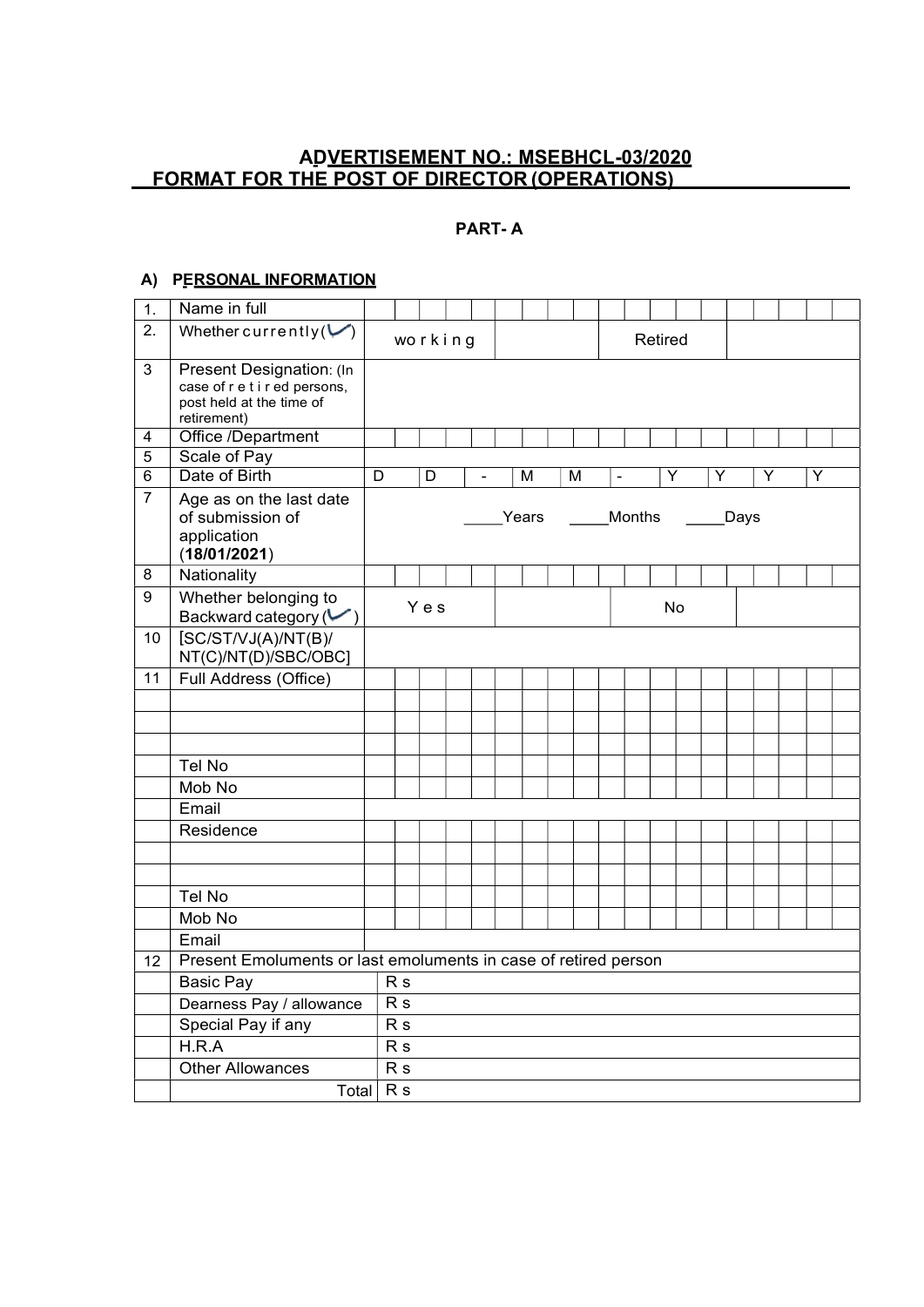# **B) QUALIFICATION**

| Educational<br>Qualification                                                         | Degree         | University/Institute | Year of<br>Passing | Class / % of<br>Marks obtained |  |
|--------------------------------------------------------------------------------------|----------------|----------------------|--------------------|--------------------------------|--|
| Academic                                                                             |                |                      |                    |                                |  |
| Professional                                                                         |                |                      |                    |                                |  |
| Details of affiliation with<br>Professional Bodies/<br>Institution/Society<br>(Name) | Membership No. |                      | Since When         |                                |  |
|                                                                                      |                |                      |                    |                                |  |
|                                                                                      |                |                      |                    |                                |  |

# C) EXPERIENCE

Details of posts held from time to time

| Sr<br>No | Post held &<br>Scale of Pay | Office | Period |    |       |        | Total<br>Experience |  |  |  |  |  |  |  |  |  | Nature of job |  |
|----------|-----------------------------|--------|--------|----|-------|--------|---------------------|--|--|--|--|--|--|--|--|--|---------------|--|
|          |                             |        | From   | To | Years | Months |                     |  |  |  |  |  |  |  |  |  |               |  |
|          |                             |        |        |    |       |        |                     |  |  |  |  |  |  |  |  |  |               |  |
|          |                             |        |        |    |       |        |                     |  |  |  |  |  |  |  |  |  |               |  |
|          |                             |        |        |    |       |        |                     |  |  |  |  |  |  |  |  |  |               |  |
|          |                             |        |        |    |       |        |                     |  |  |  |  |  |  |  |  |  |               |  |
|          |                             |        |        |    |       |        |                     |  |  |  |  |  |  |  |  |  |               |  |
|          |                             |        |        |    |       |        |                     |  |  |  |  |  |  |  |  |  |               |  |

## D) TRAINING

Details of training undergone in India and abroad

| Name of<br>training<br>program | Institute<br>where training of training<br>was received | Period | Nature of<br>training | Achievement |
|--------------------------------|---------------------------------------------------------|--------|-----------------------|-------------|
|                                |                                                         |        |                       |             |
|                                |                                                         |        |                       |             |
|                                |                                                         |        |                       |             |

# E) FOR PRIVATE SECTOR EXECUTIVES:

| $\mathbf{i}$    | Average Annual turnover of last three years of                                                                                                                                         |  |  |  |  |  |  |  |  |  |
|-----------------|----------------------------------------------------------------------------------------------------------------------------------------------------------------------------------------|--|--|--|--|--|--|--|--|--|
|                 | Company where working presently (Pl attach<br>copy of audited P&L Account.                                                                                                             |  |  |  |  |  |  |  |  |  |
| $\overline{ii}$ | Details of position held Board level / Below Board Level                                                                                                                               |  |  |  |  |  |  |  |  |  |
|                 | Name of your current post                                                                                                                                                              |  |  |  |  |  |  |  |  |  |
|                 | (Please provide your DIN number if you are presently a board member in your company.<br>If you are working at one level below Board, please attach organization chart of your company. |  |  |  |  |  |  |  |  |  |
|                 | Registered Address of Employer                                                                                                                                                         |  |  |  |  |  |  |  |  |  |
|                 | Phone No. and Email ID of your employer                                                                                                                                                |  |  |  |  |  |  |  |  |  |
| iii)            | Details of Stock Exchange listing (give details)<br>(Name of Exchange, Security Symbol and ISIN)                                                                                       |  |  |  |  |  |  |  |  |  |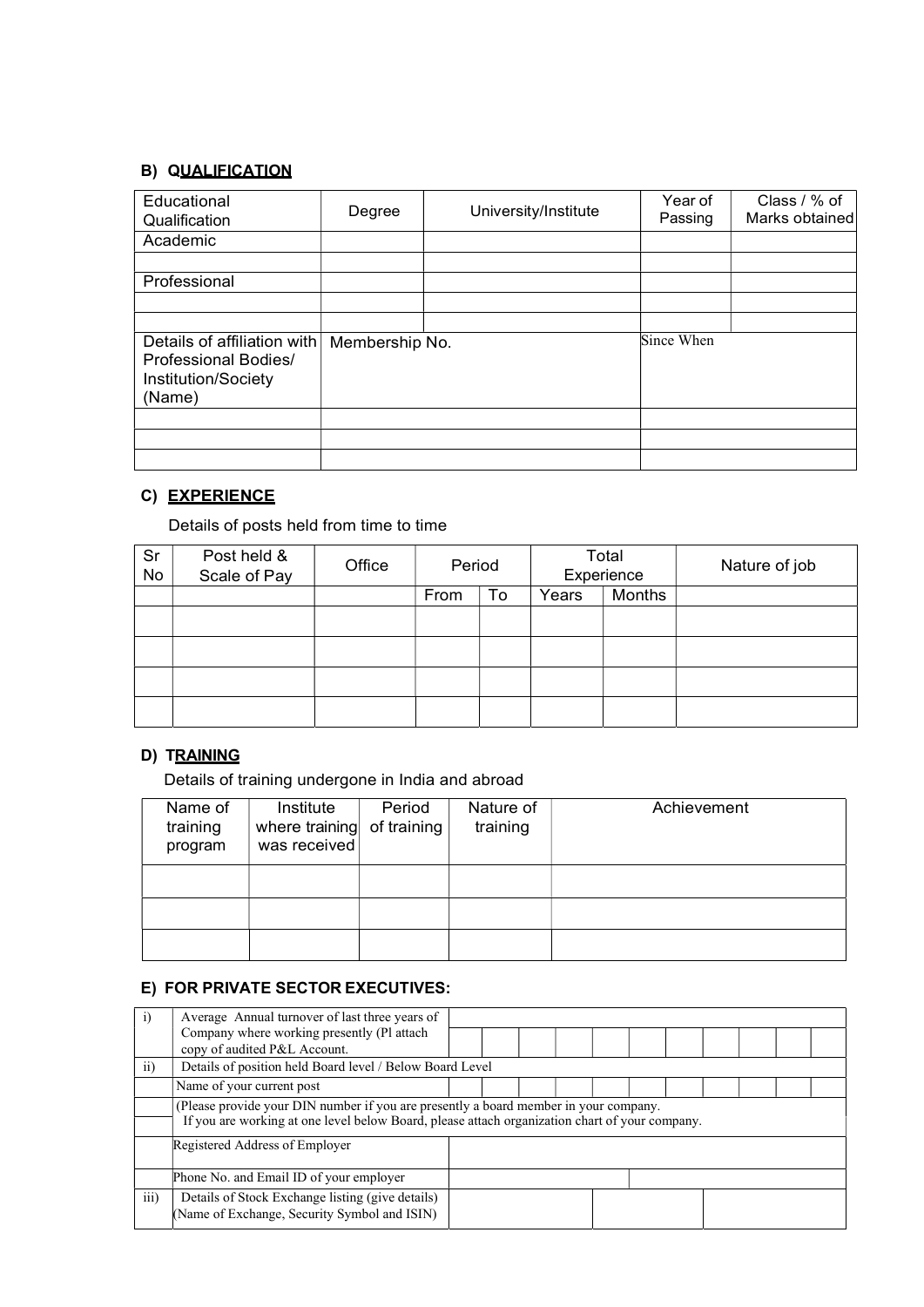#### F) List of Publication/ Academic honors received :

G) (1) Whether facing any Charge sheet for the criminal offences in any of the court or any FIR for criminal offence is registered against you in any of the police station. : YES / NO

If Yes, please give details by attaching a separate sheet.

(2) Whether any disciplinary action has been taken against you by your employer in the past or the same is pending or it is under contemplation : YES / NO If Yes, please give details by attaching a separate sheet.

H) If selected, minimum time required for joining the post :

I) Any other information : (candidates can attach additional sheets for this)

|                                                                                   | ,我们就会不会不会。""我们,我们就会不会不会不会。""我们,我们就会不会不会不会。""我们,我们就会不会不会不会。""我们,我们就会不会不会不会。""我们,我<br>第151章 我们的人,我们就会不会不会不会不会不会不会不会不会。我们的人,我们就会不会不会不会不会不会不会不会不会不会不会不会。我们就会不会不会不会不会不会不会 |  |
|-----------------------------------------------------------------------------------|----------------------------------------------------------------------------------------------------------------------------------------------------------------------|--|
|                                                                                   |                                                                                                                                                                      |  |
|                                                                                   |                                                                                                                                                                      |  |
| ,一个人的人都是一个人的人,而且,他们的人都是一个人的人,而且,他们的人都是一个人的人,而且,他们的人都是一个人的人,而且,他们的人都是一个人的人,而且,他们的人 |                                                                                                                                                                      |  |
|                                                                                   |                                                                                                                                                                      |  |
|                                                                                   |                                                                                                                                                                      |  |
|                                                                                   |                                                                                                                                                                      |  |

Date :

#### Place : Signature : Signature : Signature : Signature : Signature : Signature : Signature : Signature : Signature : Signature : Signature : Signature : Signature : Signature : Signature : Signature : Signature : Signature

Note: Copies of testimonials in support of age, qualifications, experience etc. maybe furnished wherever necessary or where it is specifically mentioned.

MSEBHCL reserves the right to seek information regarding service record and disciplinary action for the candidate from present or previous employers.